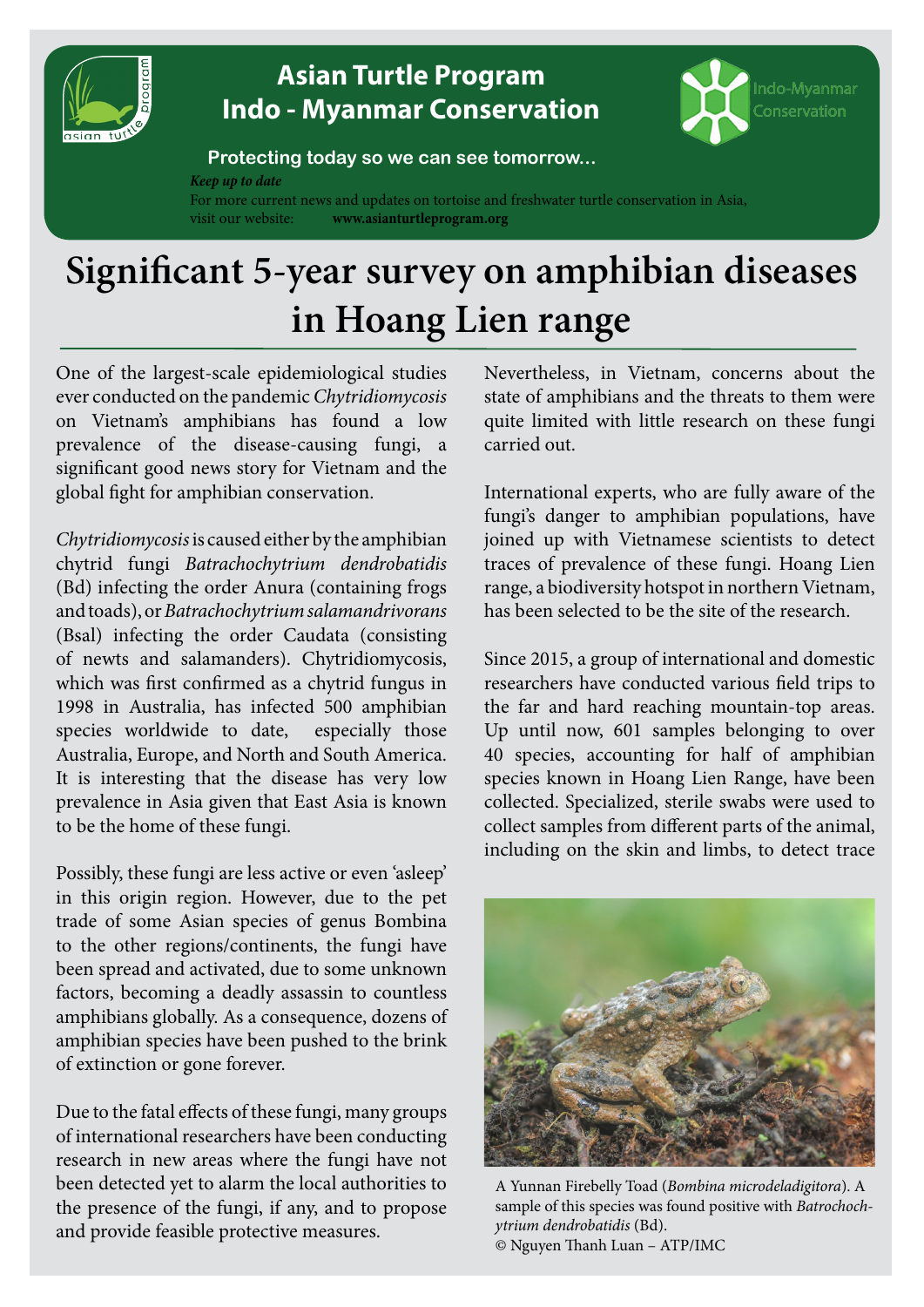of the fungi. During this epidemiological survey, strict sterilization procedures have been followed in accordance with the global standards to avoid infectious spread between different areas and individuals.

Swab samples then were sent and analysed at Imperial College London and the Institute of Zoology (Zoological Society of London) in the UK. The results were quite reassuring with only 6 samples, accounting for 1% of samples, being positive for Bd and none positive for Bsal. Moreover, no observed frogs showed any signs of disease. The 6 samples positive for Bd belong to 5 species: Yunnan Firebelly Toad (*Bombina microdeladigitora*), Common toad (*Duttaphrynus melanostictus*), Mount Fansipan horned frog (*Megophrys fansipanensis)*, Hoang Lien Horned Frog (*Megophrys hoanglienensis*), and Sapa Treefrog (*Gracixalus sapaensis*).

The findings show low prevalence and only a minor impact of the *Chytridiomycosis* causingfungi. It is still unclear whether the fungi's lethal effects could be activated in some way, by unusual weather events and climate change etc.

So far, the survey has been considered the largest ever epidemiological analysis on *Chytridiomycosis*  in Vietnam. It is hoped that the results can highlight the appearance of threats to amphibians and call for the stricter management and control of the pet trade to prevent the further spread of the disease.

This work has been done under a collaboration of scientific staff from the Australian Museum, Indo-Myanmar Conservation and ZSL London Zoo.

#### **Acknowledgements**

We are extremely grateful for the support of Nguyen Huu Hanh, Vice Chief of Lao Cai FPD who arranged the office's work at Bat Xat. We also thank Nguyen Dinh Thang from Lao Cai FPD and Nghiem Trong Tan, both of whom provided support for the field work. We thank the staff at Hoang Lien National Park for their assistance and collaboration. In particular we would like to

thank Nguyen Huu Hanh (Director) and Nguyen Quang Vinh (Former Director) for continued support and partnership. The Vietnamese Ministry of Agriculture and Rural Development and staff at Hoang Lien National Park kindly facilitated surveys and issued permissions. We thank Tim Cutajar and Luke Harding for their assistance in the field and we thank Trenton W. J. Garner for comments on the draft manuscript the use of laboratory facilities. We would also like to extend our thanks to the People's Committee of Lao Cai Province for supporting this programme of research.

This work was supported by Ocean Park Conservation Foundation Hong Kong and an EDGE Fellowship from the Zoological Society of London, Morris Animal Foundation, the Leverhulme Trust, the Natural Environmental Research Council and a PhD DTP award by the ICL Grantham Institute.





A researcher is taking a swab sample on the toe of a frog. © Nguyen Thanh Luan – ATP/IMC